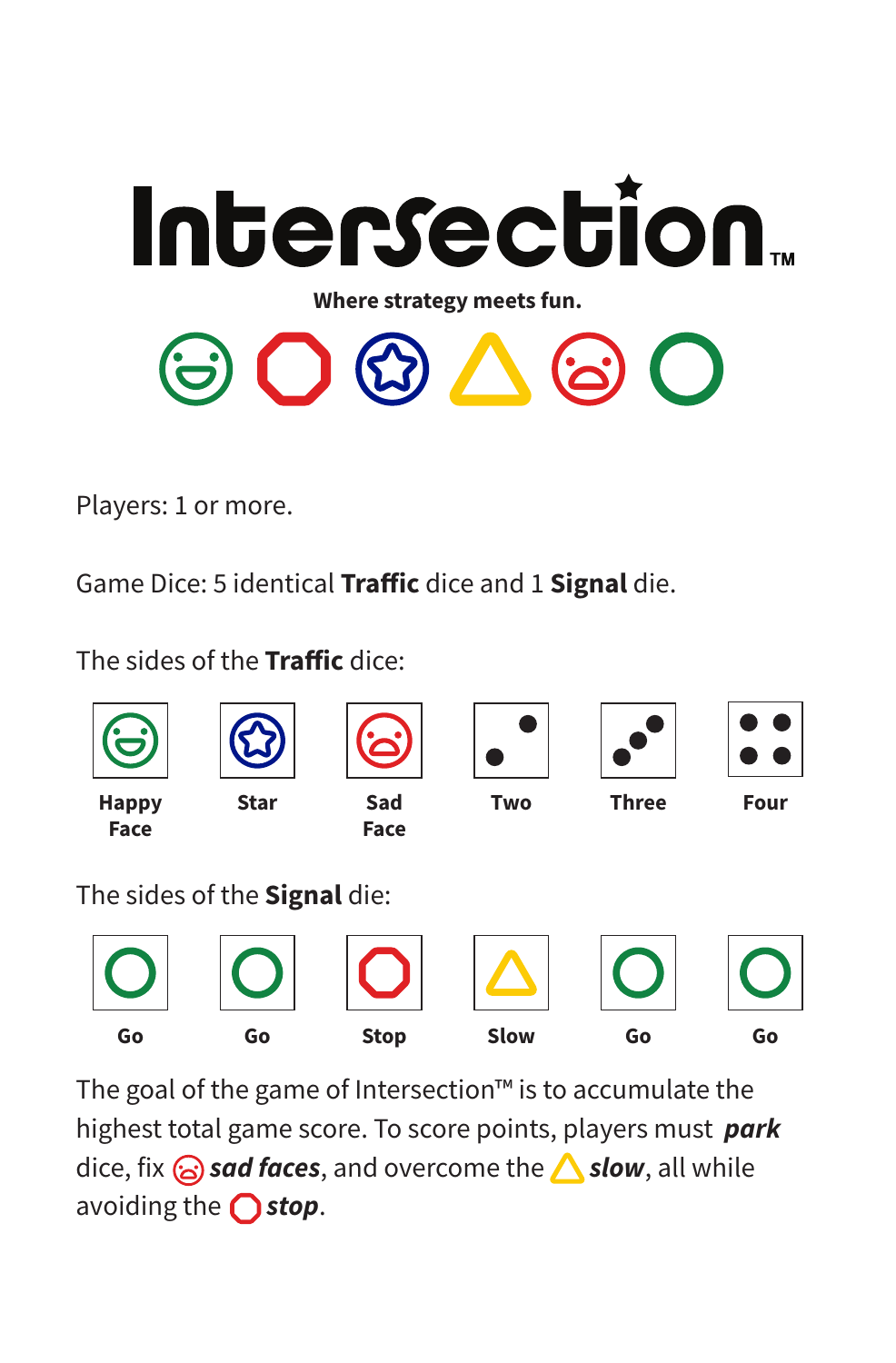#### **Starting the Game**

To begin, each player rolls 5 *traffic* dice to determine who goes first. The player with the most  $\bigodot$  *happy faces* takes their turn first and then play continues clockwise.

# **Starting a Turn**

The goal of each turn is to fix all  $\odot$  sad faces and then park at least one scoring die. A player starts their turn by rolling all 6 dice together (one *signal* die and 5 *traffic* dice) onto the playing field.

# **What is Showing on "The Signal" Die?**

# **The Signal Die**



Think of the **signal** die as a traffic signal. The **signal** die has no point values and no scoring sides. After the turn has started, the *signal* die is set off the field and is not rolled again unless it is being rolled together with one *traffic* die as follows.

#### **A Go**

When  $a \bigcap go$  shows on the *signal* die, it is not rolled again unless a *go* is being rolled together with one  $\hat{a}$  sad face if, and only if, there is no  $\odot$  *happy face* (See: "The Sad Face") or when a  $\bigcap$  go is being rolled with a final *traffic* die, after declaring *double or nothing*. (See: "Rolling for Double or Nothing")

#### **The Slow**

When the **Slow** shows on the *signal* die, the **slow** is not rolled again until it is rolled together with one *o* star in an attempt to overcome the **Slow** by changing the **Slow** to a *go*. (See: "The Star")

# *The Stop*

When **stop** shows on the **signal** die, the player's turn is over and zero points are received for the turn.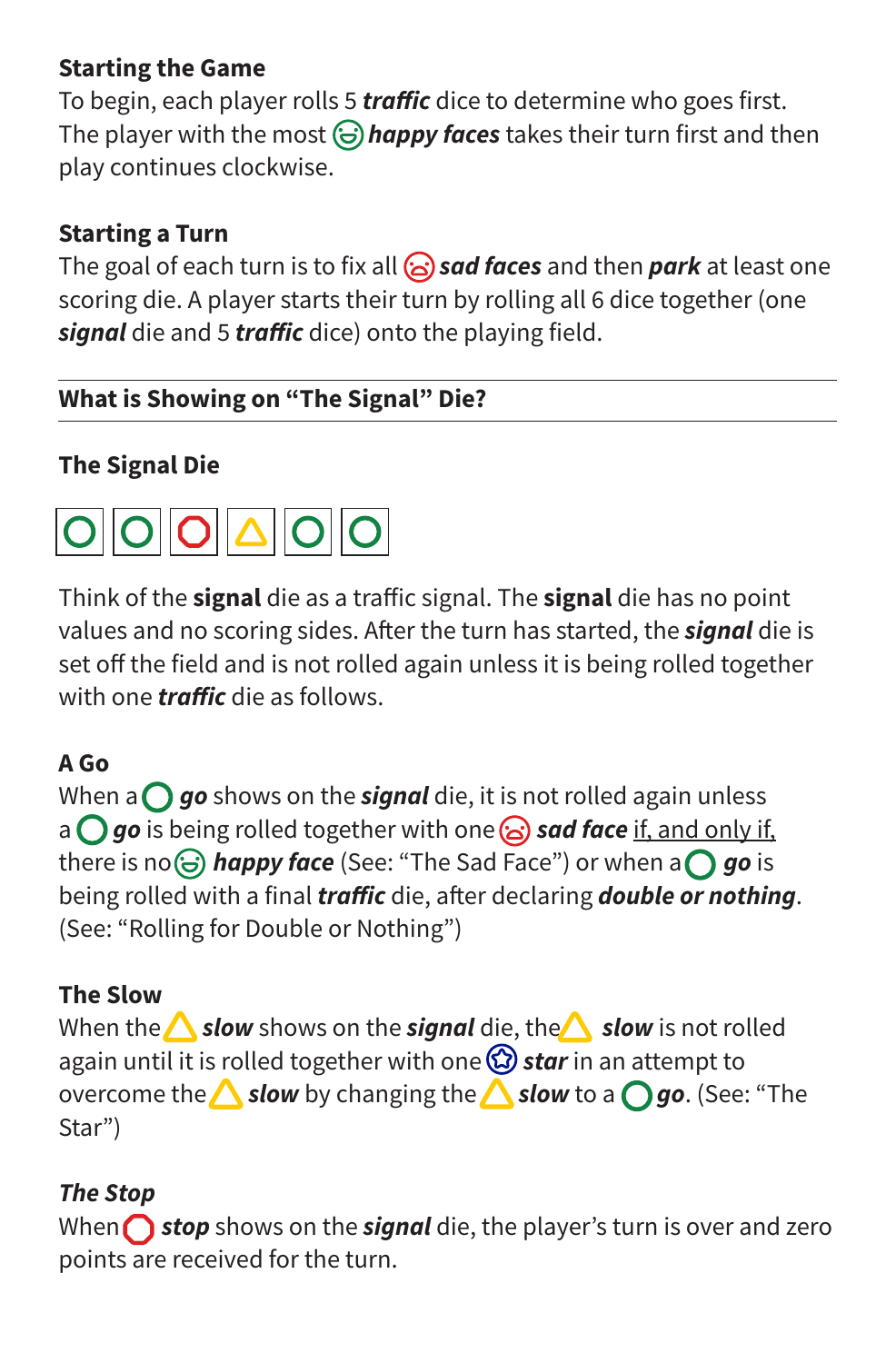#### **The Traffic Dice**



The **Traffic** dice may reveal potential point values, problems, or the power to fix problems. To successfully end a turn and receive points, all **sad faces** showing on **traffic** dice need to be fixed AND one or more *traffic* dice with a point value must be *parked* off the field.

#### **The Sad Face**

When any *sad faces* are showing, *parking* cannot occur. Each  $\odot$  sad face must be fixed. A  $\odot$  happy face can be rolled with a **sad face** in an attempt to fix the **sad face**. The player may roll any  $\bigodot$  *happy face* with any  $\bigodot$  *sad face* continuously until all *sad faces* have been fixed. (See: "The Happy Face")

If, and only if, there is no **∂ happy face** on the field or **parked**, a **go** may be rolled with a **a** sad face instead.

$$
\textcircled{\scriptsize{\circledcirc}} \rightarrow \textcircled{\scriptsize{\circledcirc}} \rightarrow \textcircled{\scriptsize{\circledcirc}}
$$

In a *double or nothing roll*, a **sad face** ends the turn immediately and no points are received. (See: "Rolling for Double or Nothing")

# **The Happy Face**

When a player is able to *park* dice, a **∂ happy face** is a 100-point scoring die and one or more can be *parked* at a time.

A player may roll a  $\bigodot$  *happy face* with a  $\bigodot$  sad face in an attempt to fix a **s** sad face. A player can either *unpark* a  $\bigodot$  *happy face* or use a  $\Theta$  happy face that is on the field to roll with a  $\Theta$  sad face. When a *happy face is unparked to roll with a sad face, the result then* plays as usual on the field.

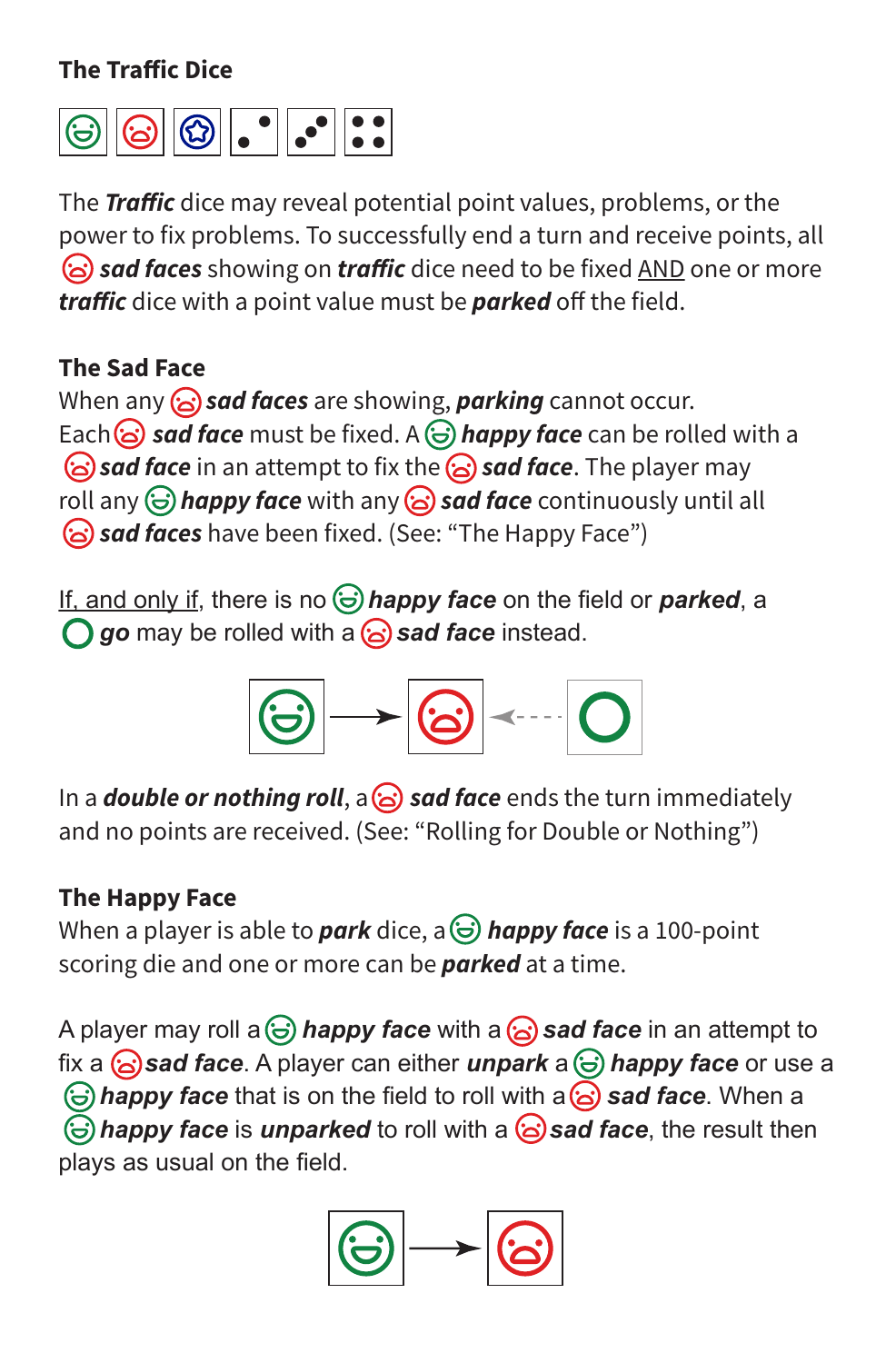#### *The Star*

When a player is able to *park* dice, a *star* is a 50-point scoring die and one or more can be *parked* at a time.

A player may roll a  $\bigcirc$  **star** with the **Slow** in an attempt to change the **Slow**. A player can either *unpark* a  $\bigcirc$  *star* or use a  $\bigcirc$  *star* that is on the field to roll with the **△slow**. When a *۞star* is *unparked* to roll with the  $\triangle$  slow, the result then plays as usual on the field.

Note: When a *sad face* is showing but there is no *happy face* or  $\bigcirc$  go to roll together with a  $\odot$  sad face, rolling a star with the **A** slow may be the only option that remains.



#### **Numbered Dice**

When a player is able to *park* dice, *numbered* dice in a group of three or more of a kind may be parked together at time, as a scoring dice combination. Additional matching *numbered* dice are also considered scoring dice and are allowed to be *parked* at subsequent *parking*  opportunities.

Note: A minimum of 3 matching *numbered* dice is necessary to begin parking numbered dice.

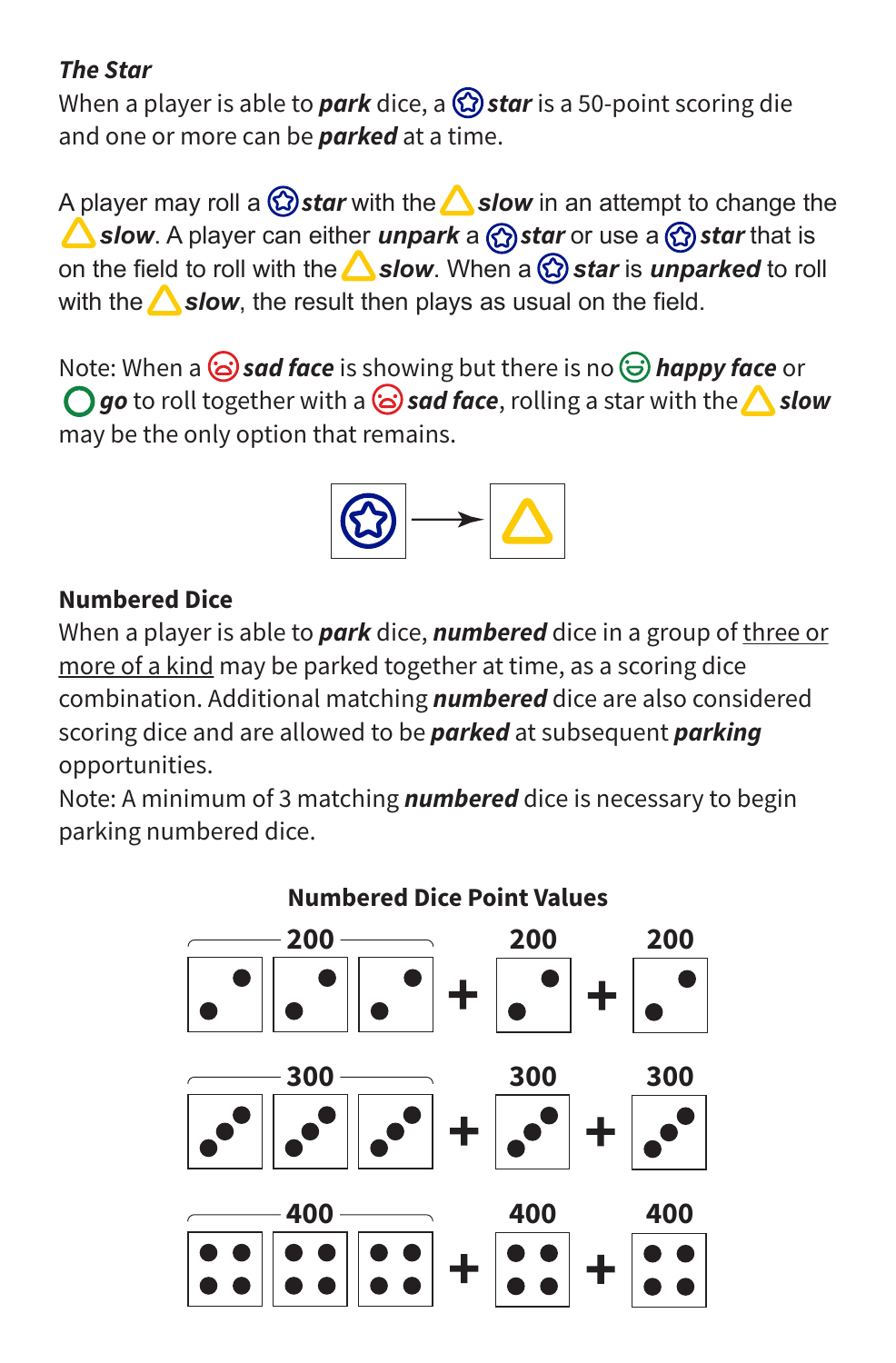#### **Parking Dice**

*Parking* occurs when the field has no **sad faces** showing. Scoring dice are chosen and then *parked* by being placed together off the field separate from the *signal* die. *Parked* dice represent the player's potential points for the turn.

Each time a player succeeds in **parking** one or more scoring dice, the player may either end their turn and receive the total point value of their *parked* dice OR they may *play on* by rolling all of the *traffic* dice that are not *parked* in an attempt to successfully *park* additional **points.**

When a player can't fix all  $\odot$  sad faces **OR** is unable to park, their turn in the game is over and zero points are received. When a player decides to *play on*, they cannot choose to end their turn or take any *parked* dice points until they have successfully *fixed* any *sad faces* AND are able to *park* at least one scoring die again.

#### *"End a Turn"* **OR** *"Play On"*

When **parking** is successfully completed and a  $\bigcap$  go is showing on the *signal* die, the player may either end their turn and receive the total point value of their *parked* dice OR the player may opt to *play on*.

To *play on*, the player starts by rolling all the remaining *traffic* dice that are on the field. By choosing to *play on*, the player is taking a chance of not being able to fix *sad faces* that turn up or not being able to park at least one scoring die again. If the player is unable to park again after choosing to *play on*, they receive zero points for the dice that are currently *parked* and their turn is over.

Any time *parking* is successfully completed with the **Slow** showing on the **signal** die and there is at least one **traffic** die left on the field, the player MUST *play on*. Note: The **Slow** must be changed to a *go* (using a  $\circled{2}$  star) before a player can end a turn and receive points for any *parked* dice. (See: "The Star")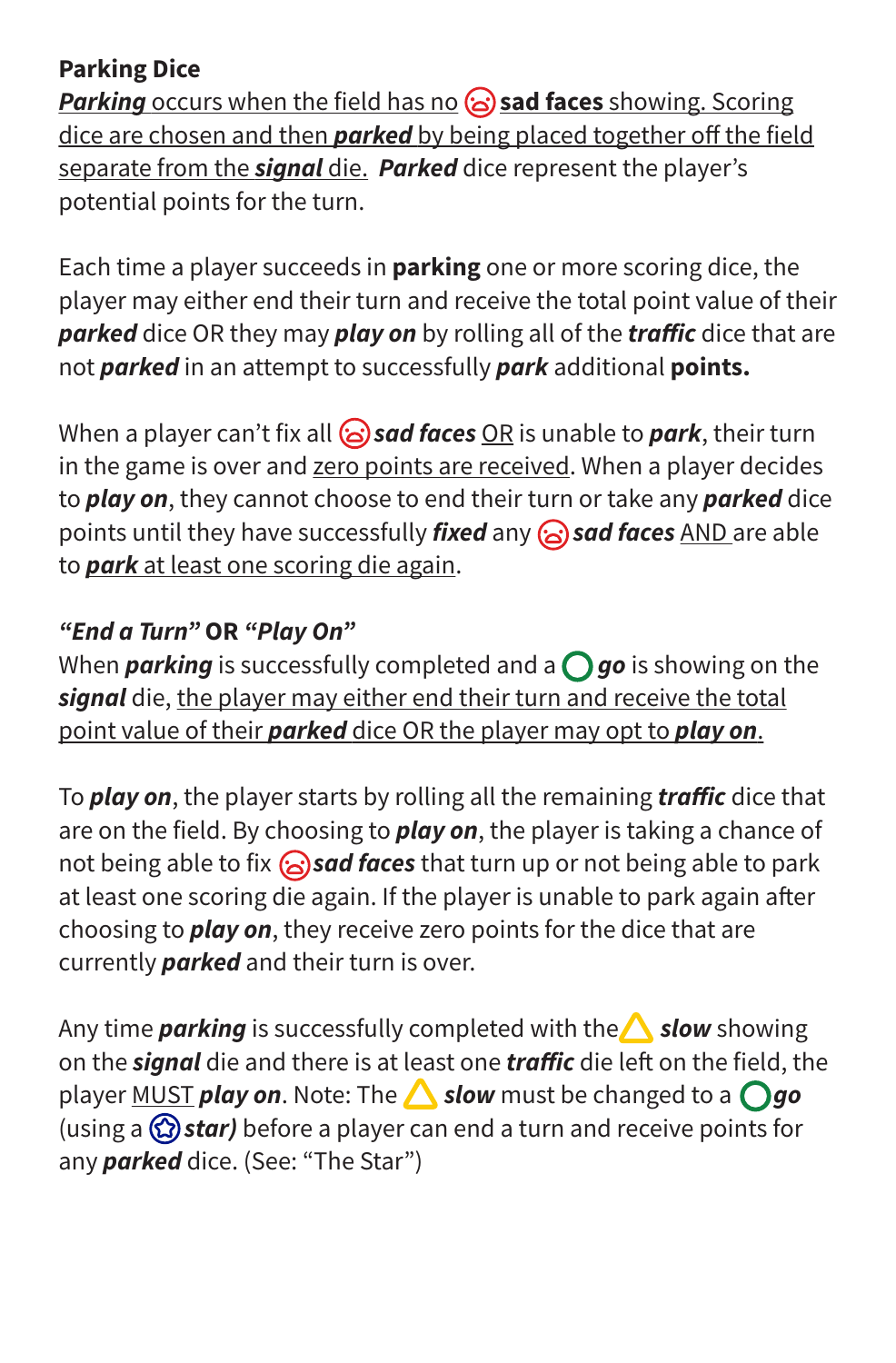# **I don't have anything that I can "***park"***, now what?**

When a player has completed all available options, and is unable to fix all sad faces or is unable to *park* at least one scoring die that is on the field, their turn is over and they receive zero points; this includes receiving zero points for any dice that may have been previously parked during the turn.

# **When parking, do I have to "***park"* **every die that has a point value?**

Not all scoring die or dice combinations are required to be parked if the player intends to *play on*, but at least one scoring die or dice combination must be *parked*.

#### **Rolling for Double or Nothing**

When a player has successfully *parked* four dice and is eligible to end their turn and collect the *parked* dice points, the player can choose to risk their entire potential *parked* dice point value by rolling for *double or nothing*.

Before rolling for *double or nothing*, the player must declare to the other players that they intend to roll for *double or nothing*. Once the player has declared that they are rolling for *double or nothing*, the player rolls the last remaining *traffic* die that is on the field with the *signal* die that is showing a  $\bigcirc$  go. If this final roll results in the player being able to park the last *traffic* die and  $\bigcap$  go is again showing on the *signal* die, the *parked* 5 dice point total is doubled, recorded, and the turn is over. If this final roll results in  $\bigcirc$  go not being shown or the final die can't be *parked*, zero points are received for the turn, and the turn is over.

Note: A player may not declare *double or nothing* at a time when a *sad face* is being rolled together with *go*.

#### **Coming in**

Players must record a score of at least **300** points to initially *come in* to the game. After the player has **come in** to the game, the player may record scores of any amount at the end of subsequent turns.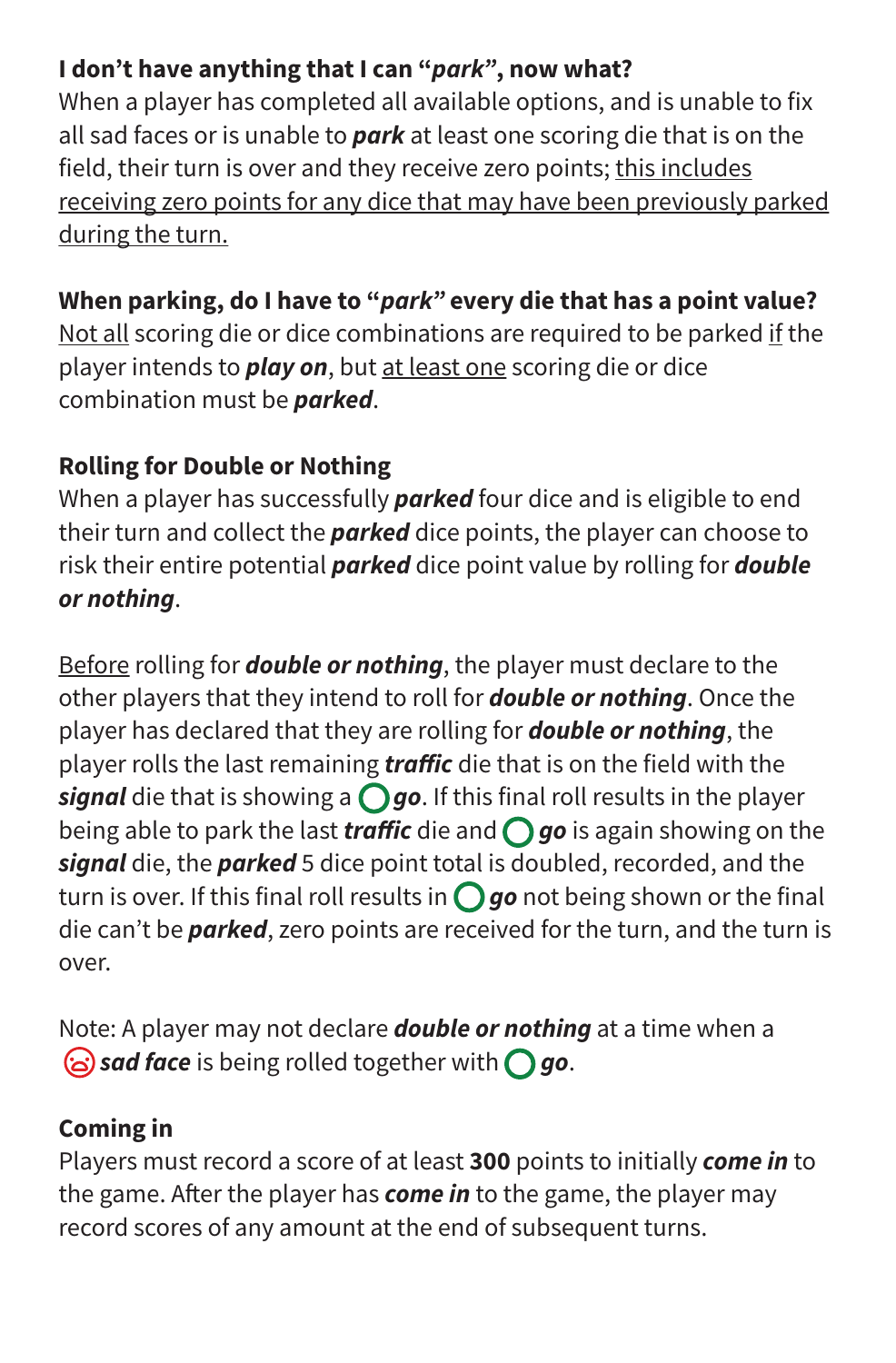#### **Winning**

Once a player reaches a score of **5000** or more points, all remaining players are allowed one more turn to end the game, and the player with the highest final score over **5000** wins. In the event of a tie, each tied player rolls all 5 *traffic* dice to determine who wins. The player with the most  $\Theta$  **happy faces** breaks the tie regardless of what the other dice are showing.

# **The Vander Rule**

Dropping, fumbling, or throwing dice out of the playing area at any time during a player's turn ends the player's turn instantly and no points are received for the turn.

#### **No Dice Rule**

If a player is unable to receive any points for any of their turns in the game, including their final turn, and has not ended a turn because of the *Vander rule*, the player automatically ties with the highest final score of the game and the tie must be broken. (See: "Winning")

# **Solo Play**

In solo play, the goal is to reach **5000** points in as few turns as possible.